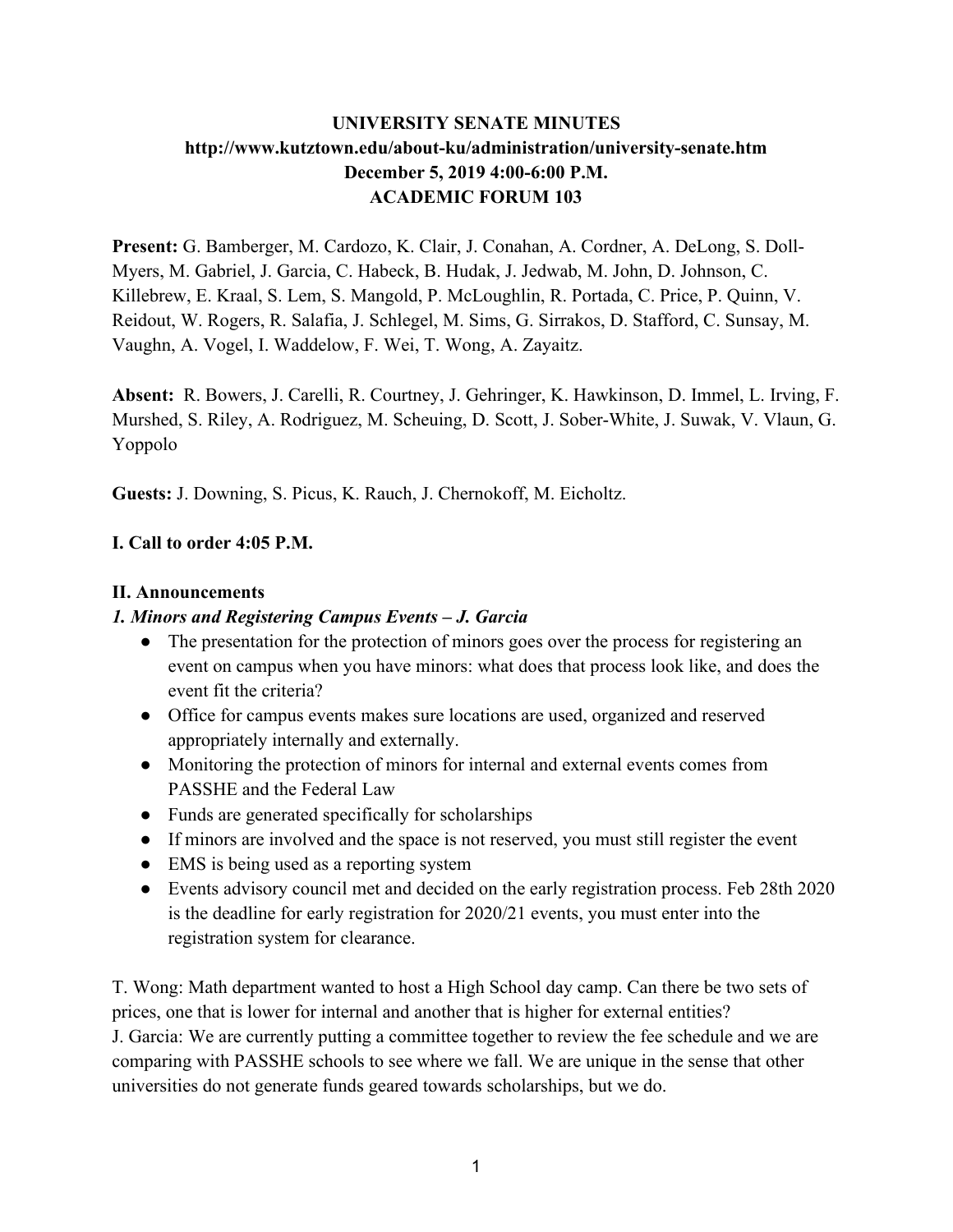D. Johnson: Can you help us understand what we are allowed to do for political candidates in the 2020 elections campaign.

## **III. Approval of the graduates for December 2019**

A. Zayaitz: There are 98 graduate students that are approved, and 58 are confirmed to walk. There are 457 undergraduates approved, and 255 approved to walk including summer.

B. Hudak moves to approve graduates, I. Waddelow seconds; all in favor of approving the graduates.

# **IV. Approval of the Minutes from the November 7, 2019**

I. Waddelow moves to approve minutes, S. Mangold seconds; all in favor.

# **V. Reports**  *1. Senate President – S. Lem*

Summary of Agenda Items ASPC has been busy this semester and have made several policy recommendations. These are summarized below:

• ACA 027 & ACA 087 – Academic Dishonesty

o Addition of "using graded assignments in another course…" as academic dishonesty in both policies

o Did not match the list of academic dishonesty in both policies because they are different populations

- ACA 048 Course Grading
	- o Addition of C- and D+ to course grading

o Call on Registrar's Office to evaluate the impact of policy after 3 years (probation, dismissals, etc.).

• ACA 034 – Individualized Instruction

o Proposal allows students to retake a course by II to replace a D or F

- ACA 071 Dual/ Simultaneous Degrees
	- o Revises language to distinguish between dual degrees and dual majors
	- o Requires 18 unique credits in each major/degree
	- o Removes 150 credit requirement for dual degrees
- ACA 073 Second Degree
	- o Keeps 30 new credit requirement with 18 in the second degree major

o Drops the 150 total credit requirement (although this is implied with the 30 credit requirement)

- o Departments can require students to retake major courses if deemed outdated
- o Gen Ed satisfied by first degree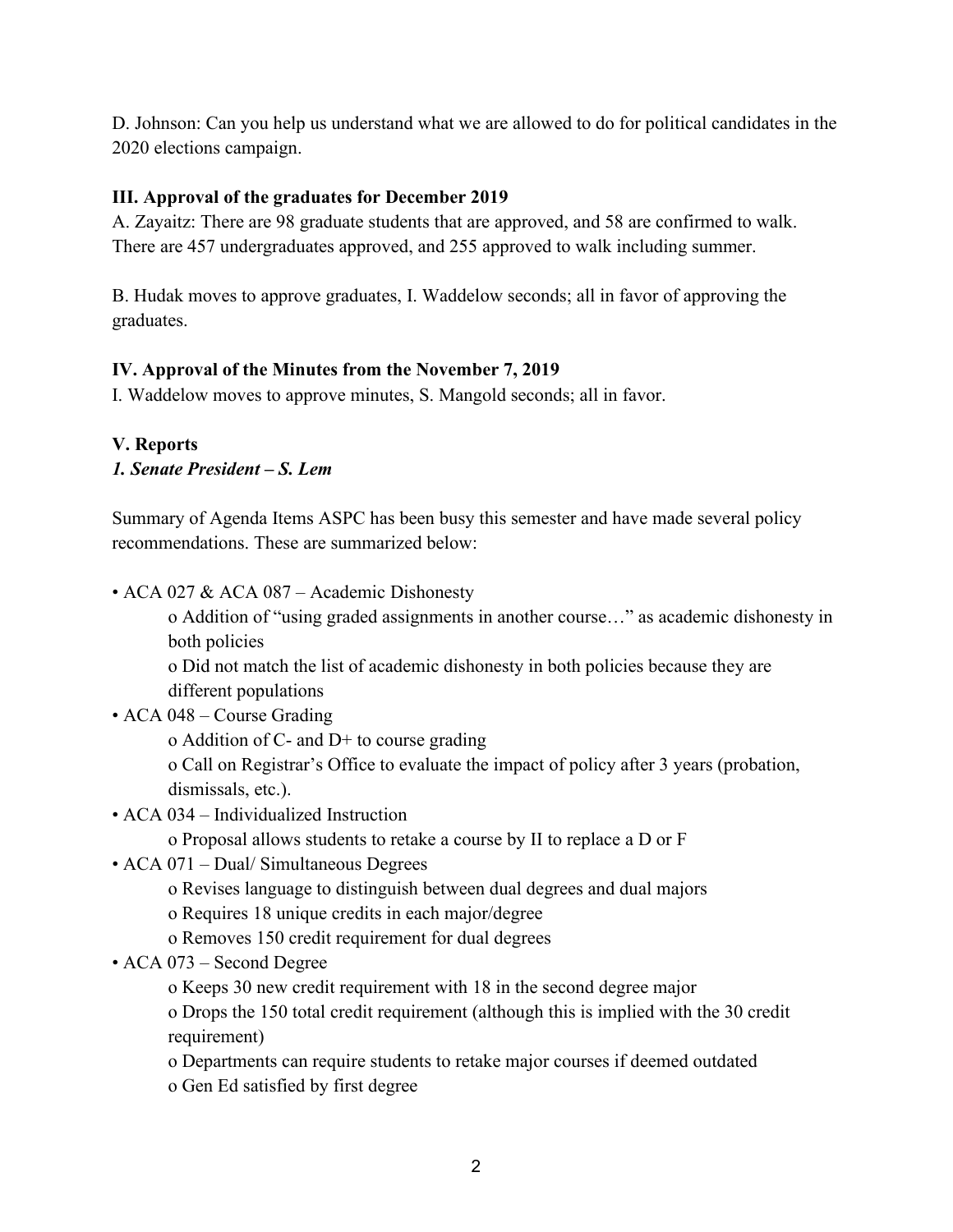Elections

• Vice President – one nomination, Tony Wong (see statement attached). Note Tony will be on sabbatical in spring 2021. Will need to vote on an interim VP in fall 2020.

• Secretary – one nomination, Mauricia John (see statement attached). Note Mauricia will be on sabbatical in spring 2021. Will need to vote on an interim secretary in fall 2020.

• Floor will be open to nominations.

Items in the Senate Pipeline

• Early Warning

o Senate put out a call to PASSHE sister institutions about their early warning systems. Received feedback from: East Stroudsburg, Edinboro, Mansfield, Millersville o General insights:

- Week 5 general sweet spot for Early Warning
- Attendance useful but need quality academic feedback
- Midterm grades important for retention modeling
- Communication with all faculty and staff who interact with student key to wraparound and outreach approach
- Software programs manage early warning
- o Next steps: develop strategies for cultural shift to Early Warning system
- Academic Forgiveness (ACA-055)

o Enrollment Management Committee passed a motion with changes to this policy o Awaiting discussion and revision from ASPC

• Revision of the Senate Constitution

o Senate Ad Hoc Task Force, formed September 2019

# *2. Senate Vice President – A. Cordner*

Update on Communications Hub:

- Committee on Committees is currently working on a reporting form to do reports that will be published every spring and that will be used for reports in the fall.
- We do have the bylaws for the new committee that was proposed: Undergraduate Honesty Committee - we are currently working on the bylaws and will have them before the body in the near future.

# *3. Senate Secretary – M. John (no report)*

## *4. University President – K. Hawkinson substituted by A. Zayaitz*

- Foundation continues to break record in fundraising: \$6.1 million was raised last year (highest in history), \$7.3 million in the first six months of this year including a new gift of \$2 million.
- Lady's Tea was hosted December 4th, there were 210 attendees; many are strong financial supporters of the university.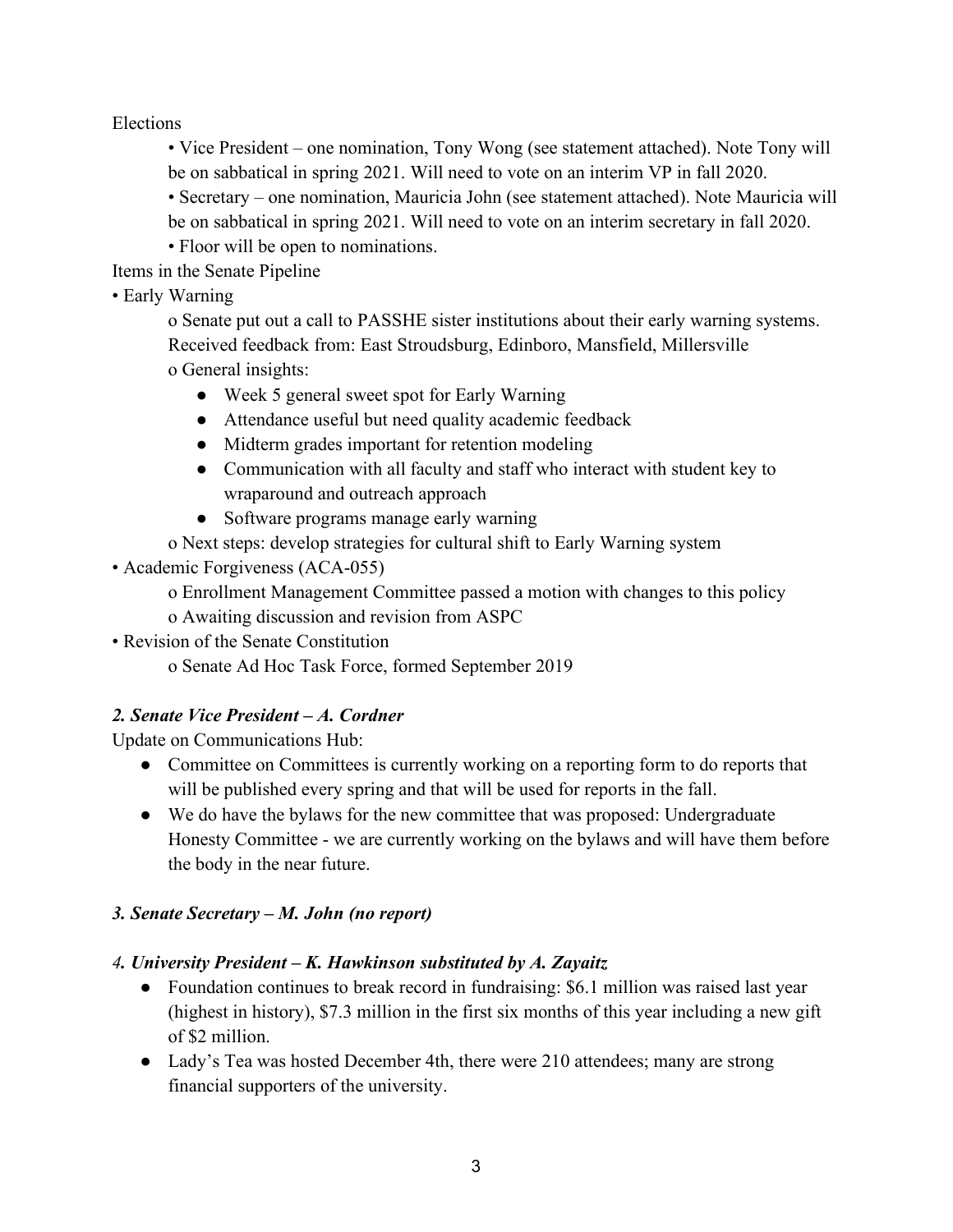- Lady's Tea scholarship has a \$139 000 endowment, awarded to a Geography student.
- Hampton Inn: significant strides are being made in terms of scholarships and providing support for our students.
- Many initiatives at the State System: rightsizing, recruitment and retention
	- Help from everyone is needed, helping to retain first year students
	- Early Warning policy is needed to help in retaining our students
- Looking forward to commencement, then the holiday season; holiday reception will be hosted this Sunday.

# *5. University Provost – A. Zayaitz*

- Three people who are leaving us that have been particularly impactful to our community, service should be acknowledged: Roger Hibbs, Patty Derr, Rhonda Branford.
- Multi-factor authentication is being implemented to protect against phishing and threats against our cyber security: we are increasing safety of students and faculty
- A team is going to Middle States conference next week; our report is due to Middle States March 1st.
- There has been a change in the law regarding provisional employment (we have allowed employees to start employment if they are in the process of background checks without official documentation- we can no longer employ until all checks are complete which is in compliance with the Federal Law beginning January 1st. This may affect last minute hires; however, we have no control over this.
- D. Johnson: Can you send a reminder to faculty to hold five hours of office hours and post the change during next week. This is very important that students need to be able to get a hold of you during the final's week.

# *6. Student Government Board – B. Hudak*

- SGB is happy to conclude winter elections, with five new faces elected: 2 COB, 1 VPA, 1 LAS, and 1 at large.
- Academic Affairs committee will be partnering with the CASA and tutoring services to encourage students to attend their classes and be proactive. This is a result of the significant number of students not attending classes, especially in their first-year seminars. One of the plans is to eliminate the stigmatization that skipping classes is socially acceptable.
- Internal Affairs Committee will be sponsoring finals tables in the library this Monday and Tuesday from 5:00-8:00pm. SGB has spent over \$500 on snacks and drinks to provide to students who are studying hard for finals in the library.
- Last, the Budget and appeal process has concluded. This past Tuesday Student Government Board approved the preliminary budget that includes a \$10.25 increase to the student activity fee, bringing the total fee to \$176.25.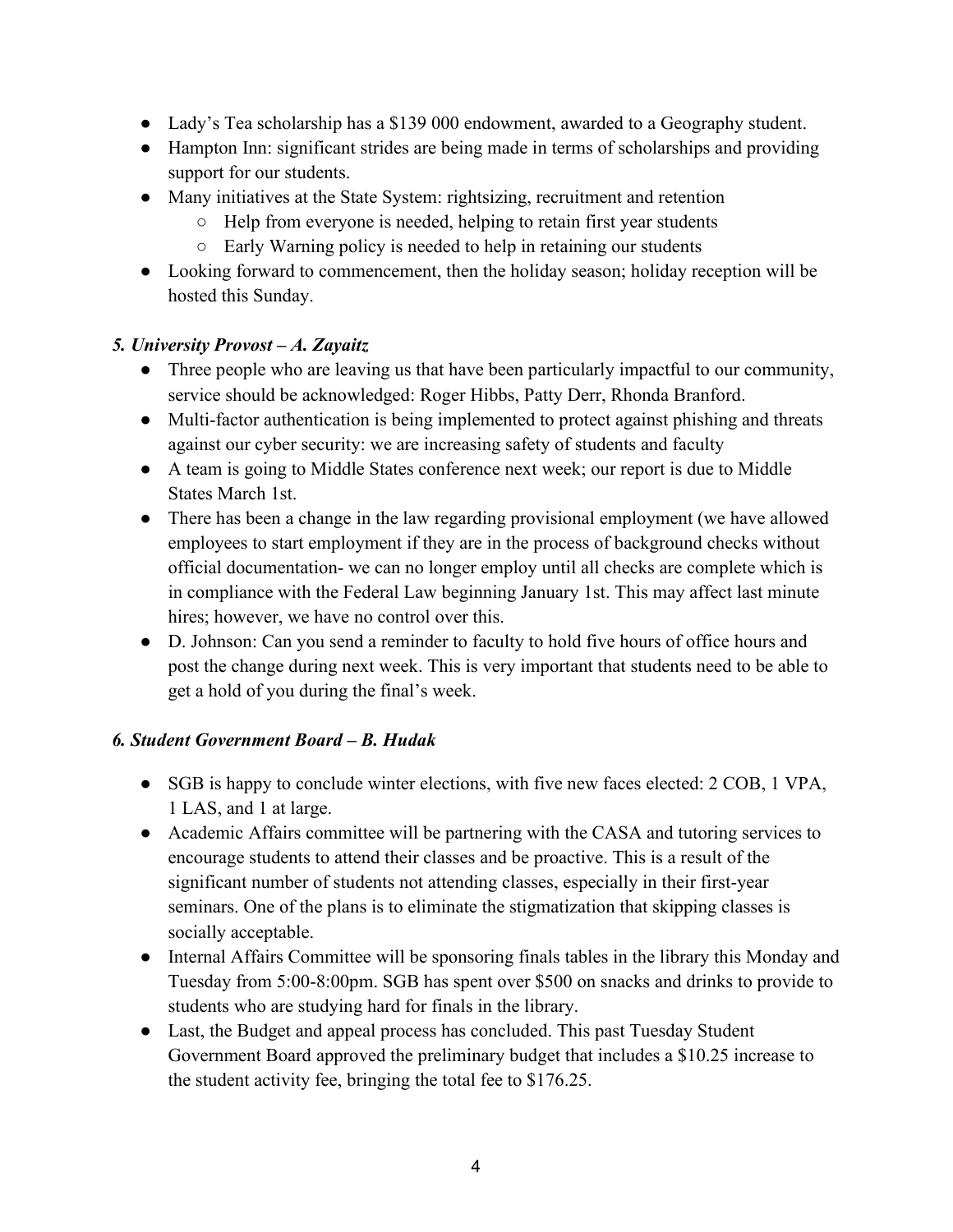#### *7. Assessment Office – K. Rauch*

- On behalf of the KU community, thank you to Moe Folk for serving as CET director and welcome to Amy Lu in the Spring, as Moe heads out on sabbatical.
- There will be an assessment day for academic programs on January 13th starting at 9 AM.
- Gen Ed. assessment updates will be followed by a faculty panel in response to survey conducted; real examples from KU colleagues were requested.
- January 15th, mid-year updates from all programs are due to Deans so we can close the loop to place in the Middle States document that is due on March 1<sup>st</sup>.

#### **VI. Unfinished Business**

#### *1. Academic Honesty (ACA-027 & ACA-028)* **Mary Eicholtz**

- We looked at what sister schools were doing in terms of self-plagiarism, and there was mixed discussion on what that means.
- Self-plagiarism is generally used more in terms of publications and not in student assignments. We do not encourage this but there were examples where students were encouraged to use work started in one class and continued in another.
- Add one of the definitions of plagiarism: Graded assignments in another course will be considered plagiarism, this must be placed in syllabus.
- Faculty should clearly outline in their syllabus, there was no need to make editorial change.

S. Lem: Addition of extra point, exceptions must be specifically stated in the syllabus: discussions or changes?

A. Vogel: Title of the policy and title of forms, students mistakenly plagiarize, there were cases where students' honesty was called into question by virtue of the title of the policy. Can we reconsider the title of the policy altogether?

S. Lem: Interesting and can be considered in a separate motion.

C. Habeck: Wording using graded assignment – is it better to say using assignments or portions of assignments produced in another course rather than graded assignments?

S. Lem: Thoughts or comments.

P. Quinn: Is the spirit of the change only graded assignments or any work in another class? M. Eicholtz: We do not want to get into simple sentences being flagged that is why we said graded assignments. This is what we want to prevent.

S. Lem: Motion to endorse or approve still stands.

G. Sirrakos: Wonders if it has to be the entire assignment. Seconds Habeck's point.

S. Lem: Can we make a motion to amend the motion in line 15 in both policies using graded assignments or portions thereof?

J. Schlegel: Speaks against the motion - when you have a paper with two sentences plagiarized the graded assignment is still plagiarized. Language as it stands is appropriate.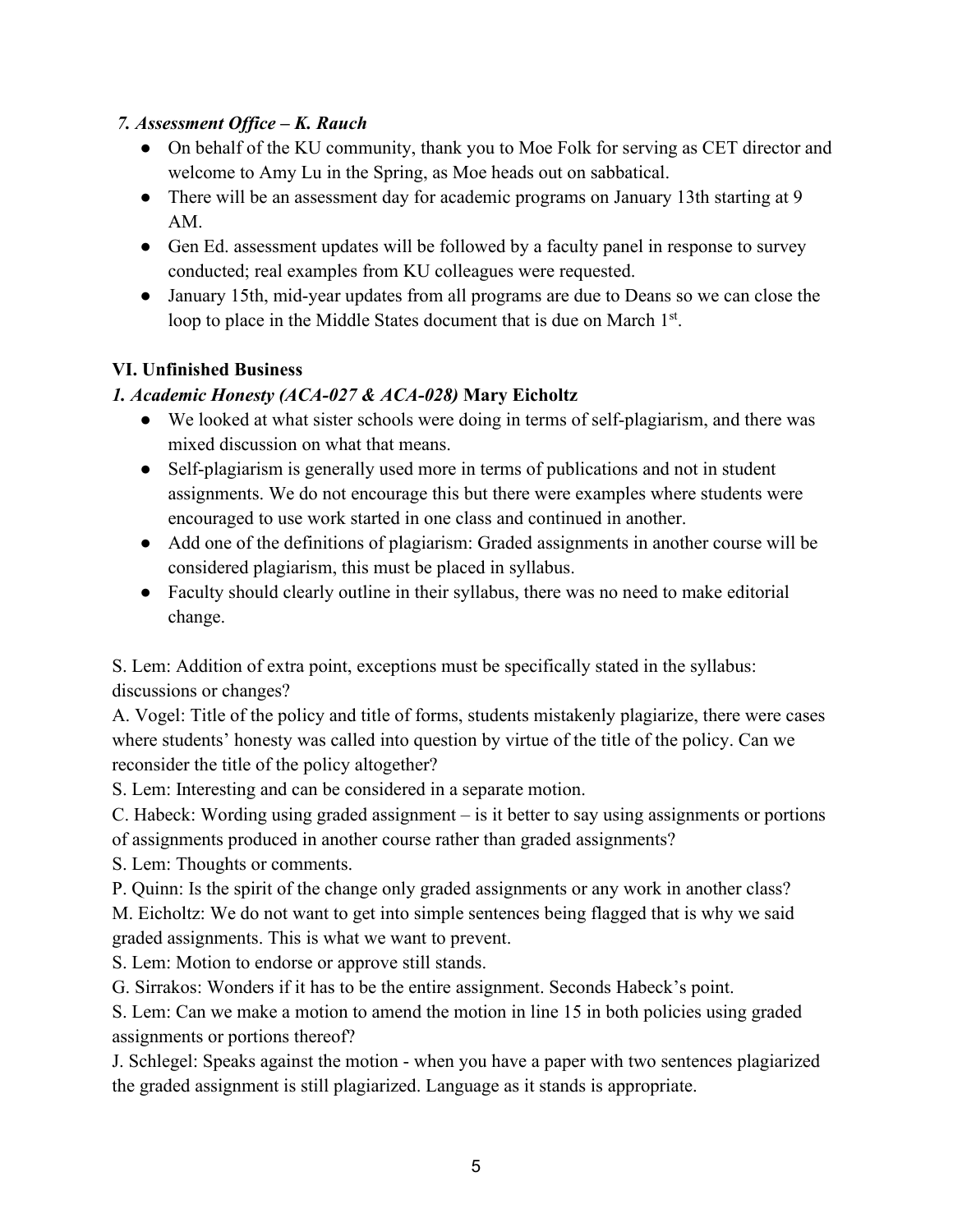A. Vogel: Nuance is difficult to convey so adding language is useful.

C. Habeck: Likes the phrasing using any portion of the grading assignment.

S. Lem: All in favor of the amended motion? 12 yes, 19 no, 2 abstentions.

S. Lem: Motion fails, so back to the original motion.

W. Rogers: We have the opportunity to make adjustments based on discretion.

C. Sunsay: It's okay for a student to be inspired by past assignments but copying word by word is plagiarism

S. Lem: It will be up to the individual faculty member.

S. Lem: All in favor of approving policies as presented by ASPC with the addition of line 15.

S. Lem: All in favor 26, opposed 6, abstentions 1 - motion passes for two policies as written.

# *2. Course Grading – Undergraduate Students (ACA-048)* **M. Eicholtz**

- In this particular case, speakers were brought in, academic articles were examined as the committee looked at plus and minus to assist some students in being retained and to get them over the 2.0 mark.
- This is all voluntary for faculty, but we are recommending that we include  $C$  and  $D+$  in grade selection
- We are also recommending that this is reviewed in three years to see the effects that it will have on retention.

S. Lem: Changes would be to include C- and D+ and have the associated points that will go along with it. Discussions?

J. Schlegel: Can Dr. Wong give some insight?

T. Wong: There is a big cliff from C to D, so where do you draw the line. This can lead to grade inflation, to make it fair this could be helpful.

P. McLoughlin: Studies done in late 90s and early 2000s, found that switching to plus minus system, upper level students had a slight decrease in GPA on average, however, at the lower end it had a positive effect on students that were struggling.

We proposed this system in 2003, lower end was cut off and upper end was put in so we had the negative effect and not the positive effect. We do not know what will happen at KU because it has not been done. In the past there were varying opinions on how it would affect students.

D. Johnson: Speaks against the motion. There is a better way than affecting the students while we are testing. Until I know it is not going to be detrimental to the students, there are other ways to test, recommend voting the motion down.

I. Waddelow: If it is to help students why is C minus included?

E. Kraal: When only given the option of a C or D, if someone has a C- it often becomes a D. Not having C- often hurts students because there are these separate bars. How rapid can pilot can be done.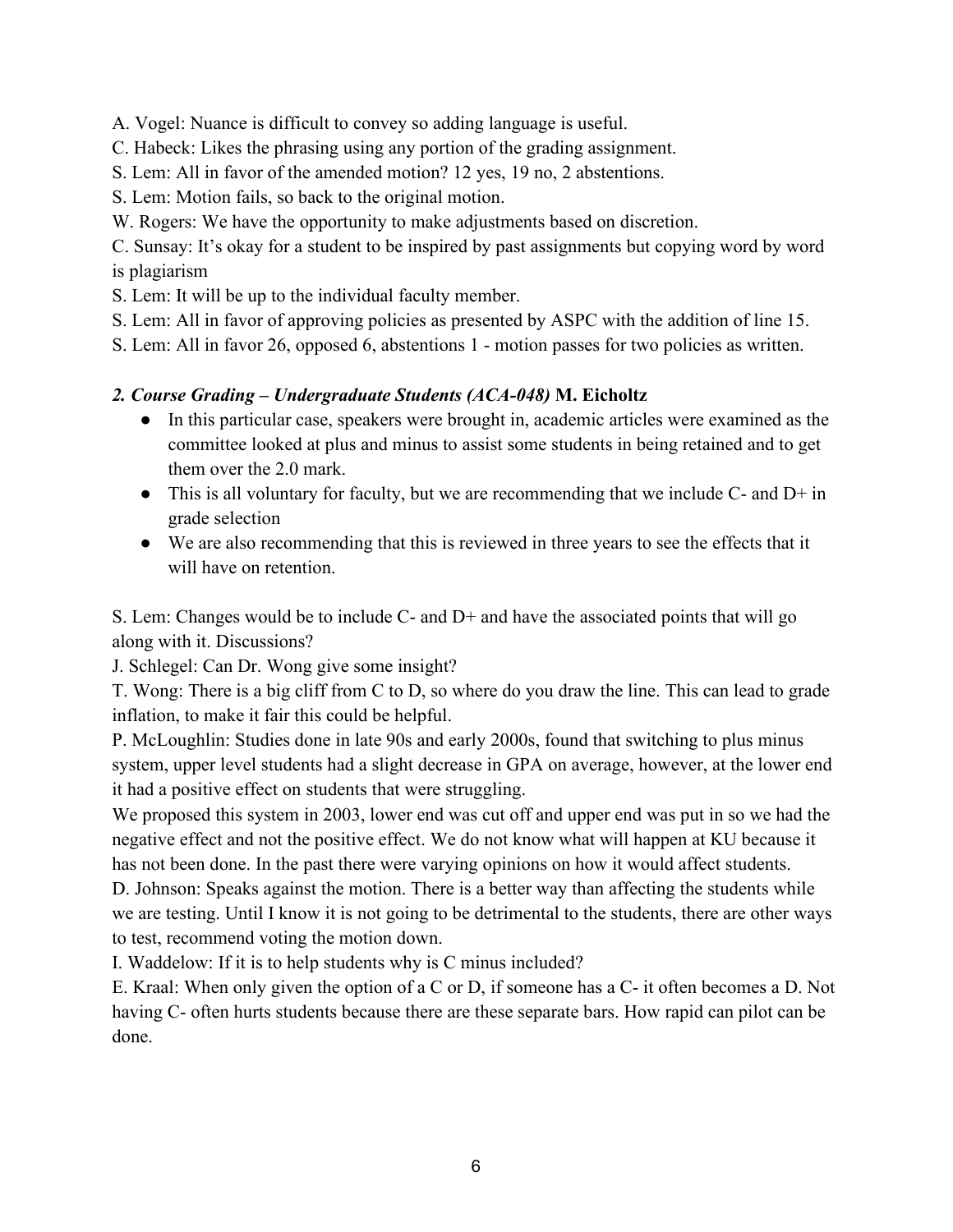P. Mc Loughlin: The motion is not for a pilot; it is to actually do this. A C- is below a C, for faculty using plus/minus system there is a cliff. It is up to the faculty member to explain to the student. Faculty at KU have varying scale. Faculty will use this is proactive not retroactive way. A.Zayaitz: Financial Aid is based on a 2.0, so students can easily be in jeopardy.

S. Mangold: C- is more helpful than a D.

S. Lem: Motion is to approve or endorse as presented by APSC.

T. Wong: If we make it clear that C is passing for financial aid, and any grade below is failing, if you make it clear that C is passing then this is a culture that all faculty know.

D. Johnson: Good point about culture, move to table, so we can get more information from the department about support for C minus and D plus, and have a discussion with our department. Moves to table.

S. Lem: Motion to table.

B. Hudak seconds.

A.Vogel: Pilot is necessary.

S. Lem: All in favor of tabling the motion for now?

- D. Johnson: Motion to table as is.
- S. Lem: All in favor of tabling, 5 opposed, ???

#### **VII. New Business**

# *1. Election of Senate Vice President and Secretary – M. Cardozo, J. Garcia, V. Reidout*

Senate Vice President: One candidate; Tony Wong.

J. Garcia: Any other nominations? None. Motion to close the nominations.

E. Kraal moves, A. Vogel seconds; all in favor.

Senate Secretary: One Candidate; Mauricia John.

J. Garcia: Any other nominations? None. Motion to close the nominations.

D. Johnson moves, M. Vaughn seconds; all in favor.

Senators Wong and John were elected as Senate Vice President and Secretary respectively for the next academic year.

## *2. Feedback on Final Exam Survey (draft)*

S. Lem: Survey is meant to capture what is being done by faculty around campus during final exams. Please review and share your thoughts with committee.

## *3. Individualized Instruction (ACA-034) M. Eicholtz*

- Not a change in procedure, change in language so it's clearer for someone looking at the policy.
- Originally, a student receiving a D or F could not repeat the course with an Individualized Instruction. With decrease in students and faculty, some students do not have the opportunity to take course face-to-face; we do not want to make this a barrier for students.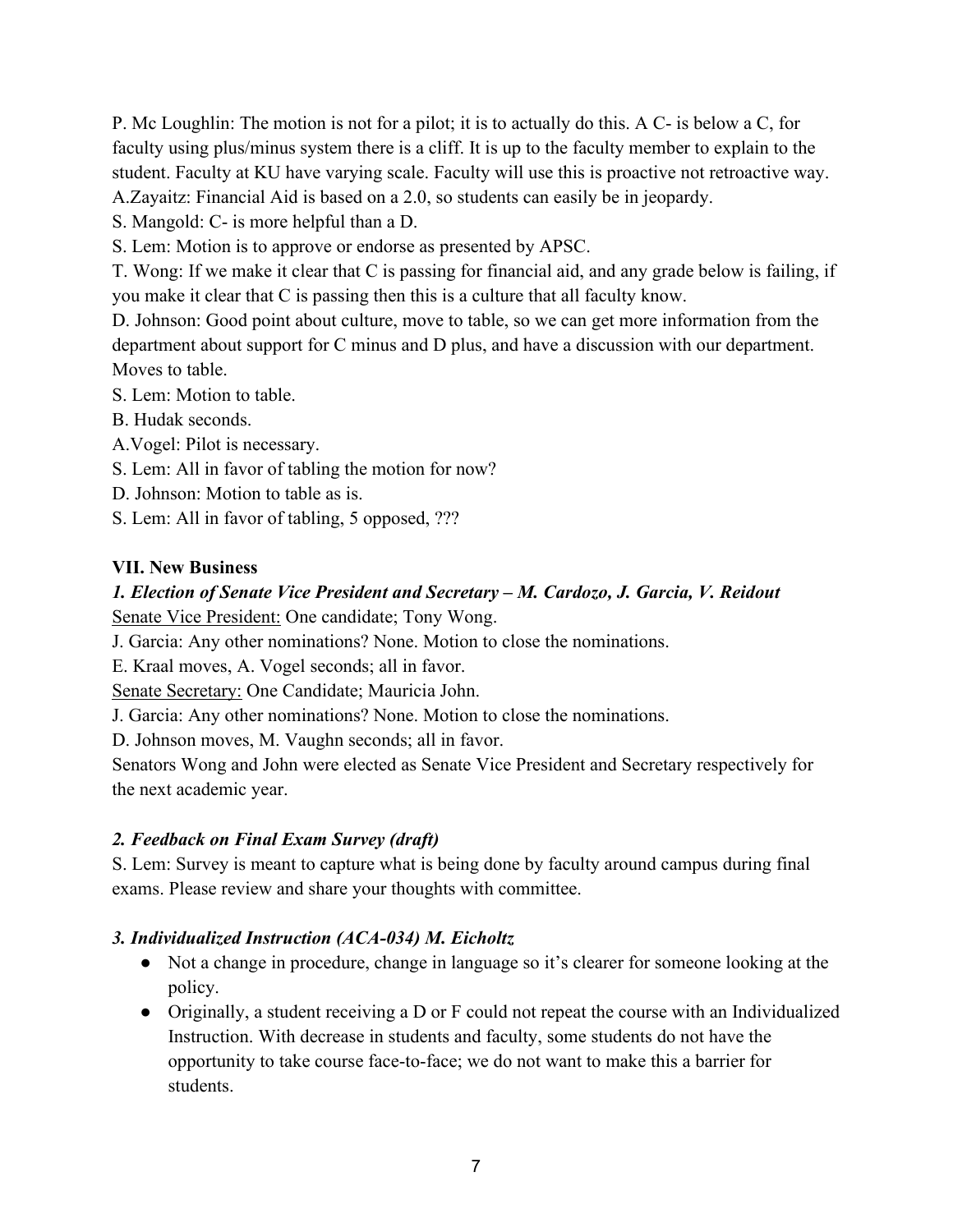● We took away the D or F contingent.

S. Lem: Language is clarified. Discussions to accept the policy as written? Hearing none, all in favor of approving the motion as written; all in favor.

## *4. Dual/Simultaneous Majors and Degrees – Undergraduate Students (ACA-071) M. Eicholtz*

- 150-credit requirement for dual degrees (BA and BS) has been phased out by PASSHE so we were working on revising the policy.
- Want to clarify the language: dual/simultaneous degrees happening at the same time versus second degree which is coming back for another degree. It has been clarified in this document.

S. Lem: Language has been clarified; any discussions?

G. Sirrakos: Is there language that the student will only complete one set of Gen Ed requirements?

M. Eicholtz: Yes, it will be the first degree declared that will be used as the Gen Ed program if they are doing dual degrees.

D. Johnson: When does the policy go into effect, can students retroactively apply for second degree to be put on transcript?

A. Zayaitz: No, when you graduate it is final, you do not go back.

K. Clair: Someone could get both a dual major and dual degree by taking a minimum of 138 credits?

S. Lem: Yes, versus 150 credits.

P. McLoughlin: It can be done with as low as 120, does not have to be 138. Student no longer needs 150 credits.

S. Lem: Yes, it could be done with as low as 120 credits. Makes it easier for students to pursue dual degrees.

D. Johnson: When students get two degrees, if they finish and graduate with one, there is a financial impact. Students should understand this impact.

K. Rauch: When you go through graduation you must be finishing up; you cannot actively work on a second degree.

K. Clair: If students finish up coursework, does that mean they will be graduating, should they hold off on one course until second degree is completed?

A. Zayaitz: Registrar will say you have completed the degree requirements, this is not the same as graduating. That is why the degrees were conferred in winter last year because registrar was saying completed degree requirements and not conferred. Students must apply for graduation to be graduated, you can complete degree requirements and not be graduating.

S. Lem: Student completing dual degrees must not apply for graduation until second degree is completed. Students must apply for graduation.

S. Lem: All in favor of passing policy as presented by ASPC, none opposed, no abstentions.

S. Lem: Goes into effect in Fall 2020.